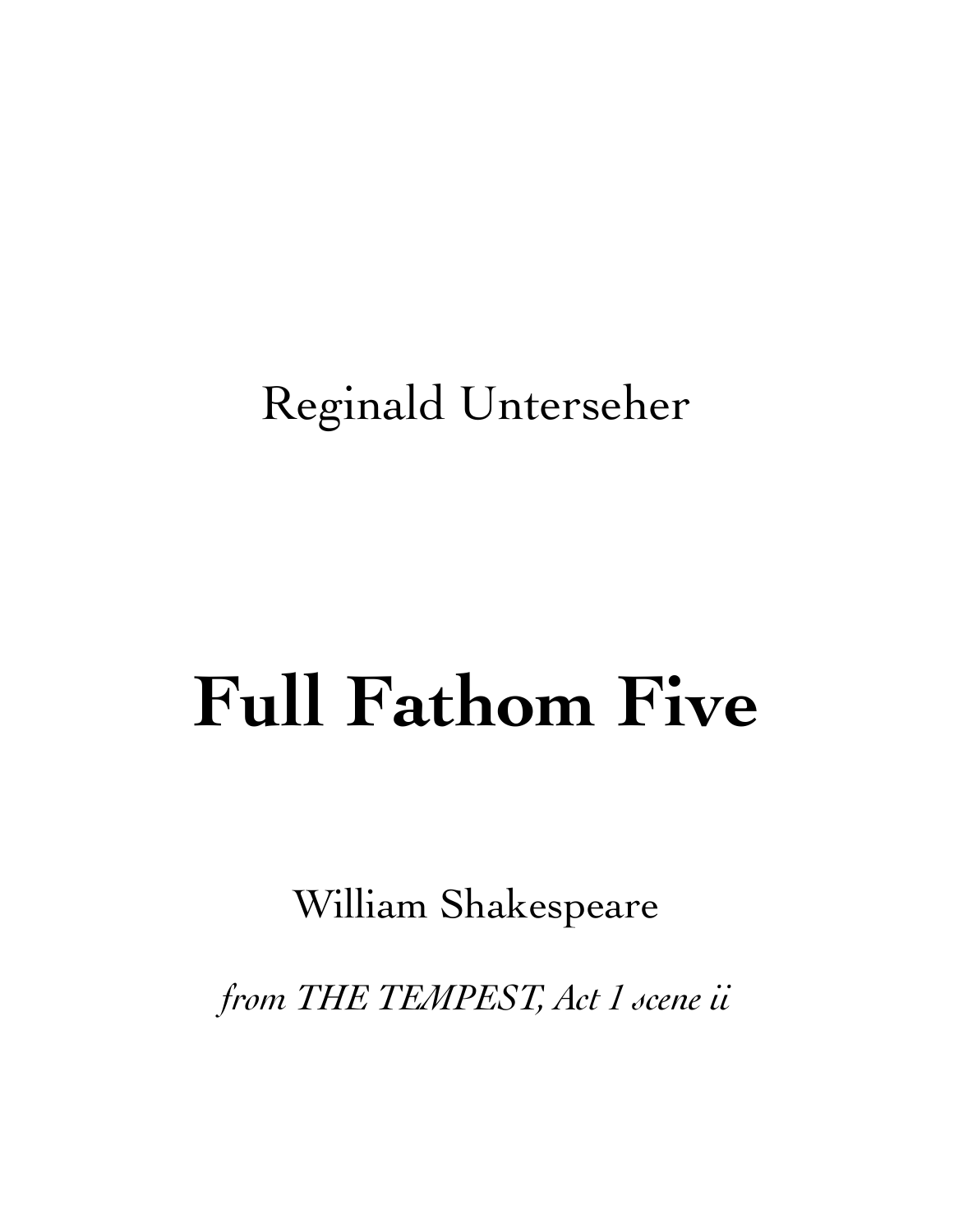When our loved ones are gone, our memories are what remain. But while those memories may appear to be frozen in place, they slowly change. This passage from THE TEMPEST uses undersea images to explore the process of that change.

While the term "sea-change" usually refers to the sudden and complete changes that happen on the surface, it takes on a different meaning for me when we look to the sea floor. Molecule by molecule, micro-organizm by micro-organizm, our substance moves out into the surroundings, but yet the image remains. The shape is the same, we see the image in our memory, but it is not the actual thing anymore. This is a slow movement, at some point we can see that the memory has become something entirely different than the reality was, but isn't all experience filtered one way or another? How do we know which one is more true, our perception of now or our memory?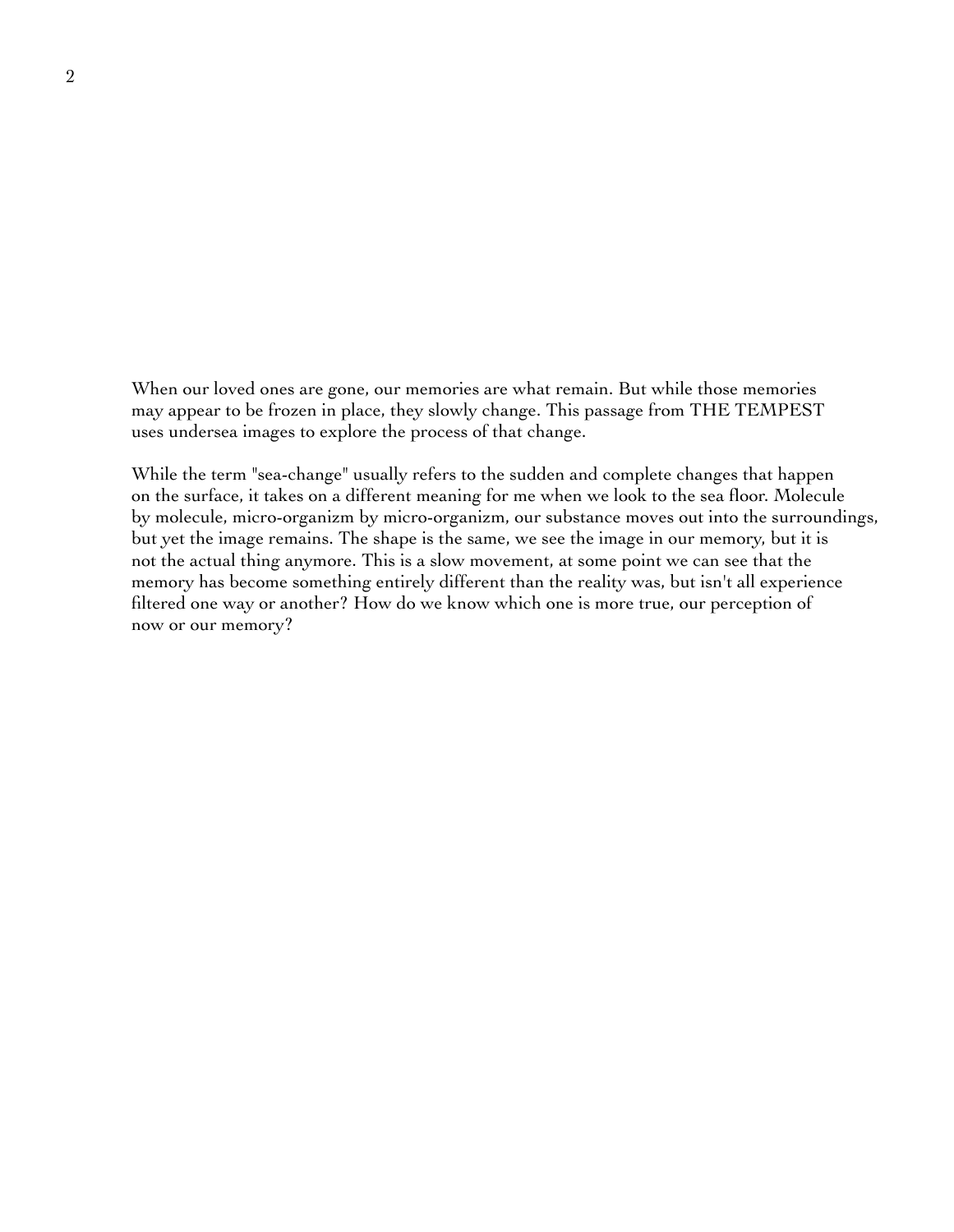## **Full Fathom Five**

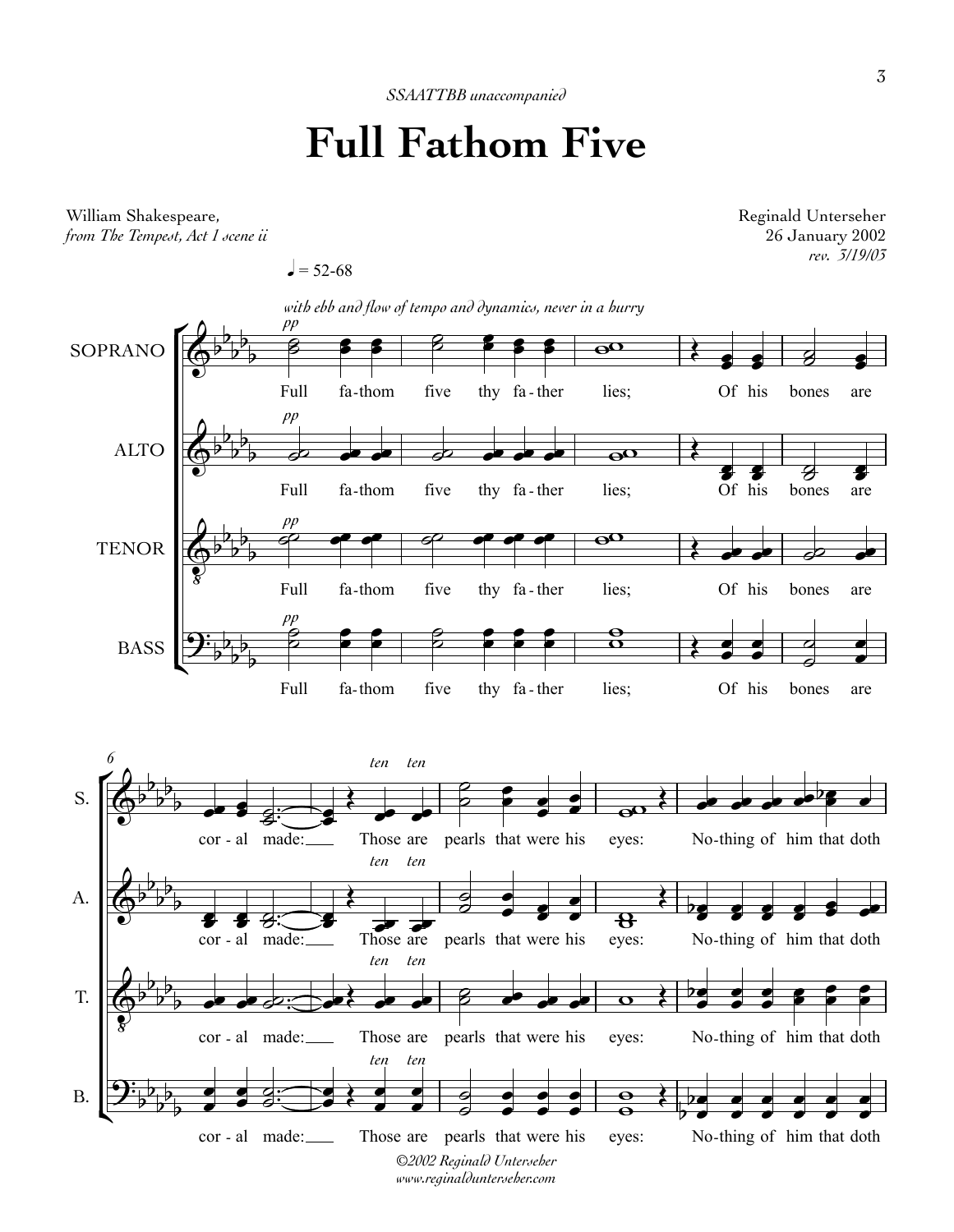

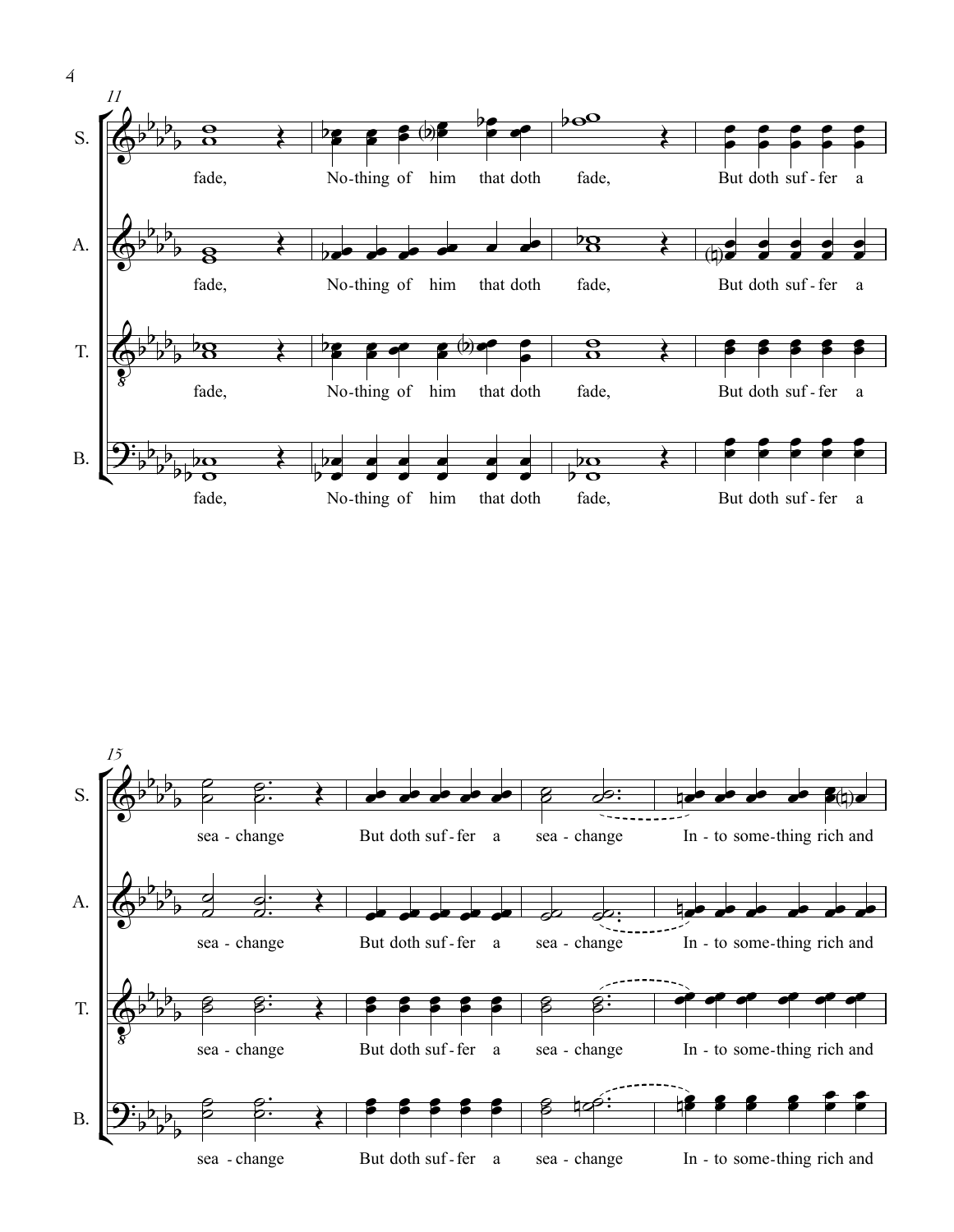

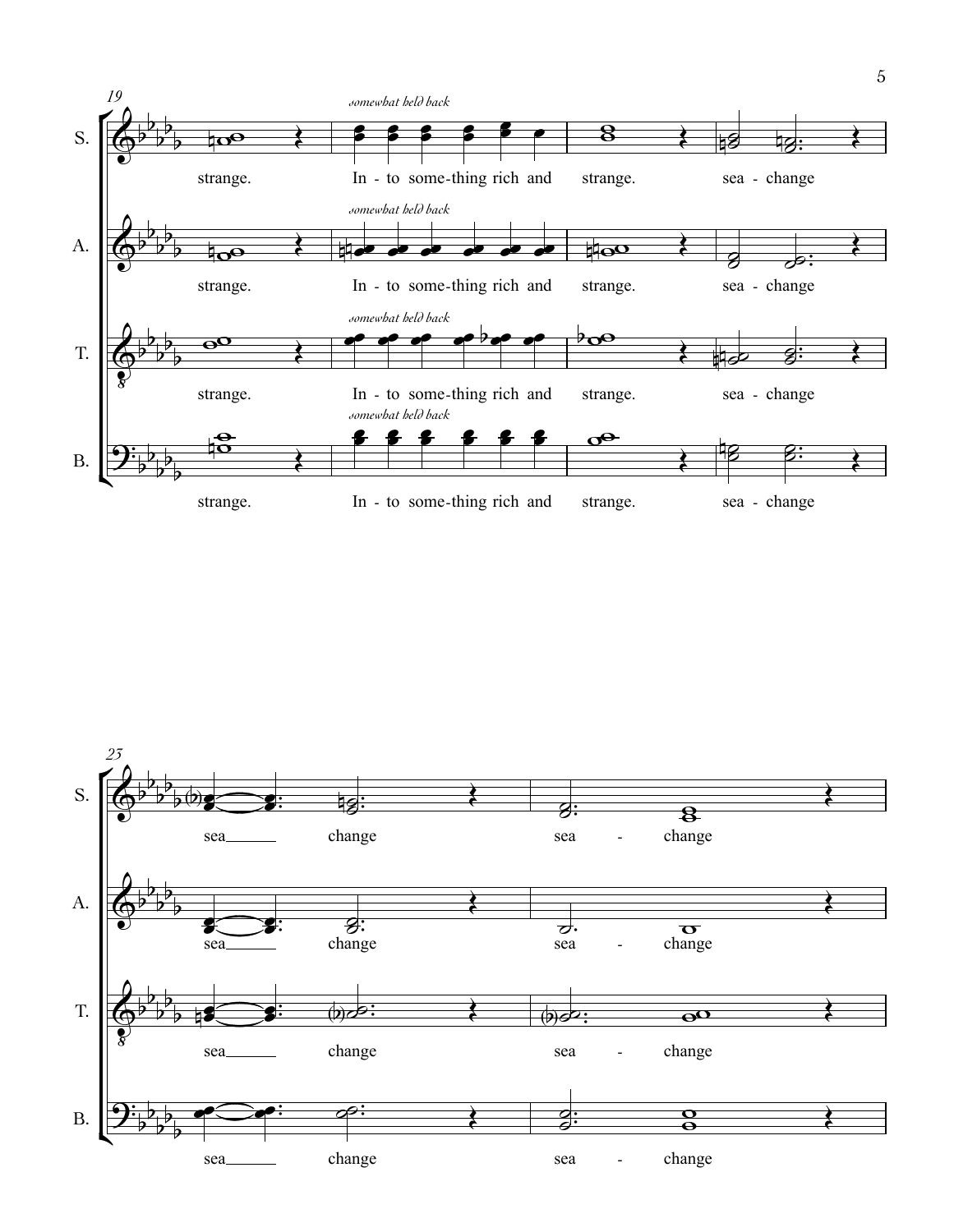